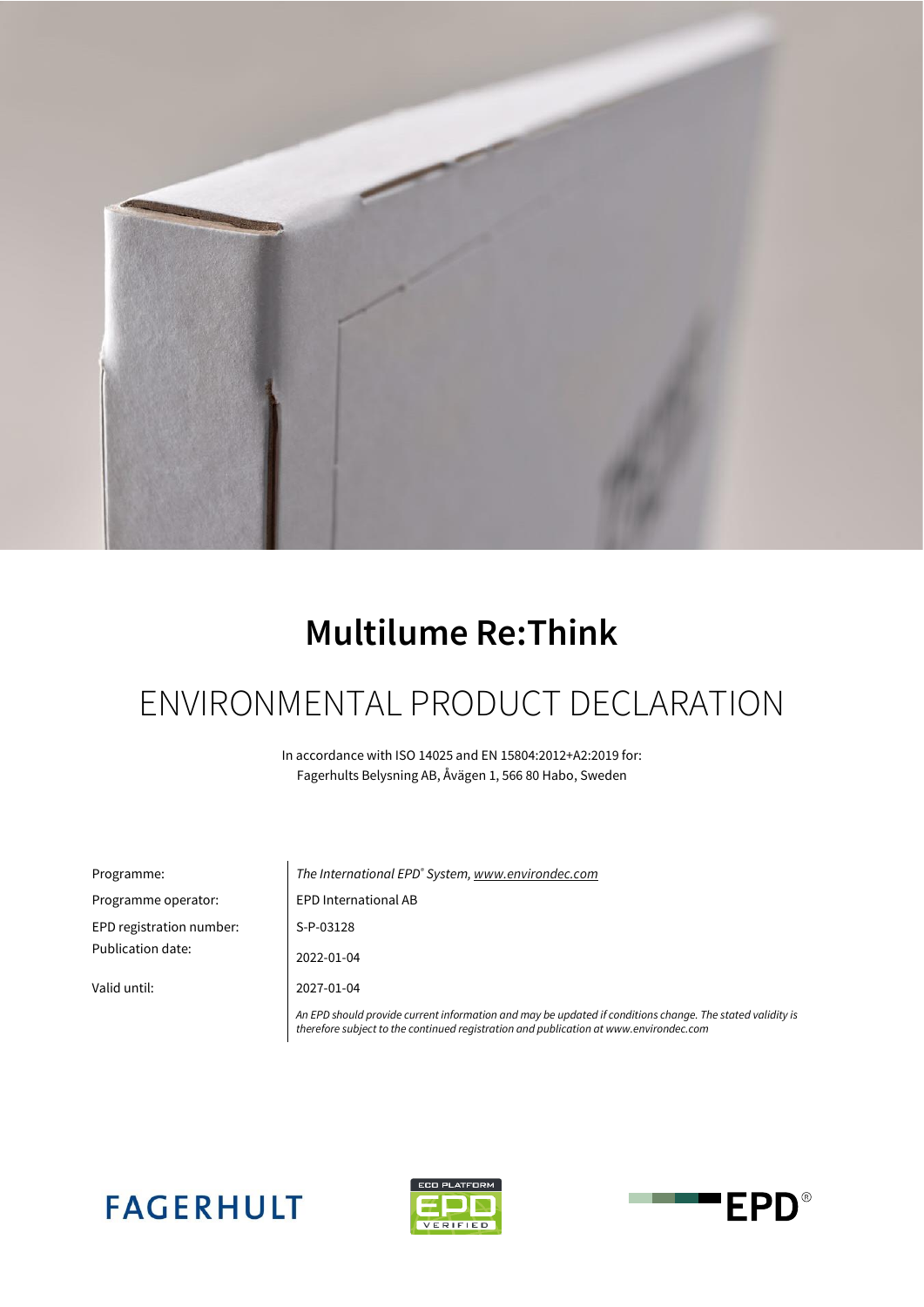



### **General information**

#### **Programme information**

| Programme: | The International EPD® System |  |  |  |  |  |  |
|------------|-------------------------------|--|--|--|--|--|--|
|            | <b>EPD International AB</b>   |  |  |  |  |  |  |
| Address:   | Box 210 60                    |  |  |  |  |  |  |
|            | SE-100 31 Stockholm           |  |  |  |  |  |  |
|            | Sweden                        |  |  |  |  |  |  |
| Website:   | www.environdec.com            |  |  |  |  |  |  |
| E-mail:    | info@environdec.com           |  |  |  |  |  |  |

CEN standard EN 15804 serves as the Core Product Category Rules (PCR)

Product category rules (PCR): *pcr2019-14 Construction products v1.11 and UN CPC code(s)>* Together with EN 15804:2012+A2:2019

PCR review was conducted by: *The Technical Committee of the International EPD® System. Chair: Massimo Marino. Contact via info@environdec.com*

Independent third-party verification of the declaration and data, according to ISO 14025:2006:

☐ EPD process certification ☒ EPD verification

Third party verifier:

Martyna Mikusinska, Sweco Environment AB, Martyna.Mikusinska@sweco.se, +46 (0)19-168178

Approved by: The International EPD<sup>®</sup> System

Procedure for follow-up of data during EPD validity involves third party verifier:

☐ Yes ☒ No

The EPD owner has the sole ownership, liability, and responsibility for the EPD.

EPDs within the same product category but from different programs may not be comparable. EPDs of construction products may not be comparable if they do not comply with EN 15804. For further information about comparability, see EN 15804 (*Svensk Standard Ss-En 15804:2012+a2:2019*, 2020) and ISO 14025 (ISO, 2006a). And the General Product Instructions (EPD International, 2021b).

The LCA approach harmonizes with the Product Environmental Footprint Category Rules for building products, cradle to grave (EPD International, 2021a). The Life Cycle Assessment report (Wendin, 2021) is available to EPD-auditor on request and include all the detailed information required according to ISO 14044 (ISO, 2006b).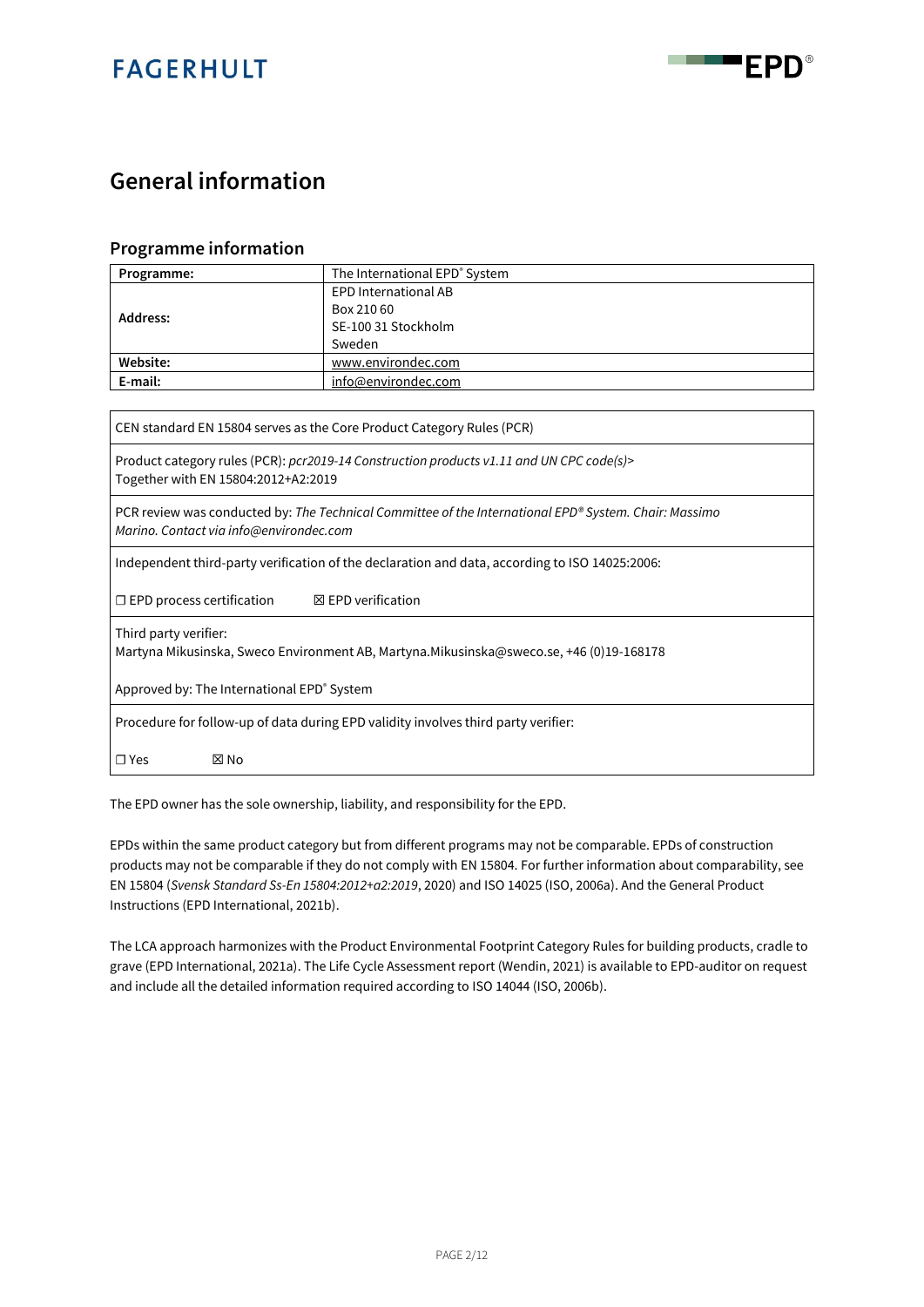

FPD®

### **Company information**

**Owner of the EPD:** Fagerhults Belysning AB

**Contact:** Niclas Thulin, Sustainability Manager

#### **Description:**

Fagerhult develops, produces and markets professional lighting solutions for public environments such as offices, schools, retail areas, industries and hospitals, indoor and outdoor. Our lighting knowledge, in combination with a wide range of innovative, energy efficient, less environmental impact lighting solutions, makes us a natural partner for the entire project. Fagerhult is a part of the Fagerhult Group, one of Europe's leading lighting companies with 4,400 employees in 28 countries around the world.

#### **Product-related or management system-related certifications:**

Fagerhults Belysning AB are ISO 9001 and ISO 14001 certified. All products are produced in accordance with the requirements for CE-marking (Ström, 2020).

#### **Name and location of production site(s):**

Fagerhults Belysning AB, Habo, Åvägen 1, 566 80 Habo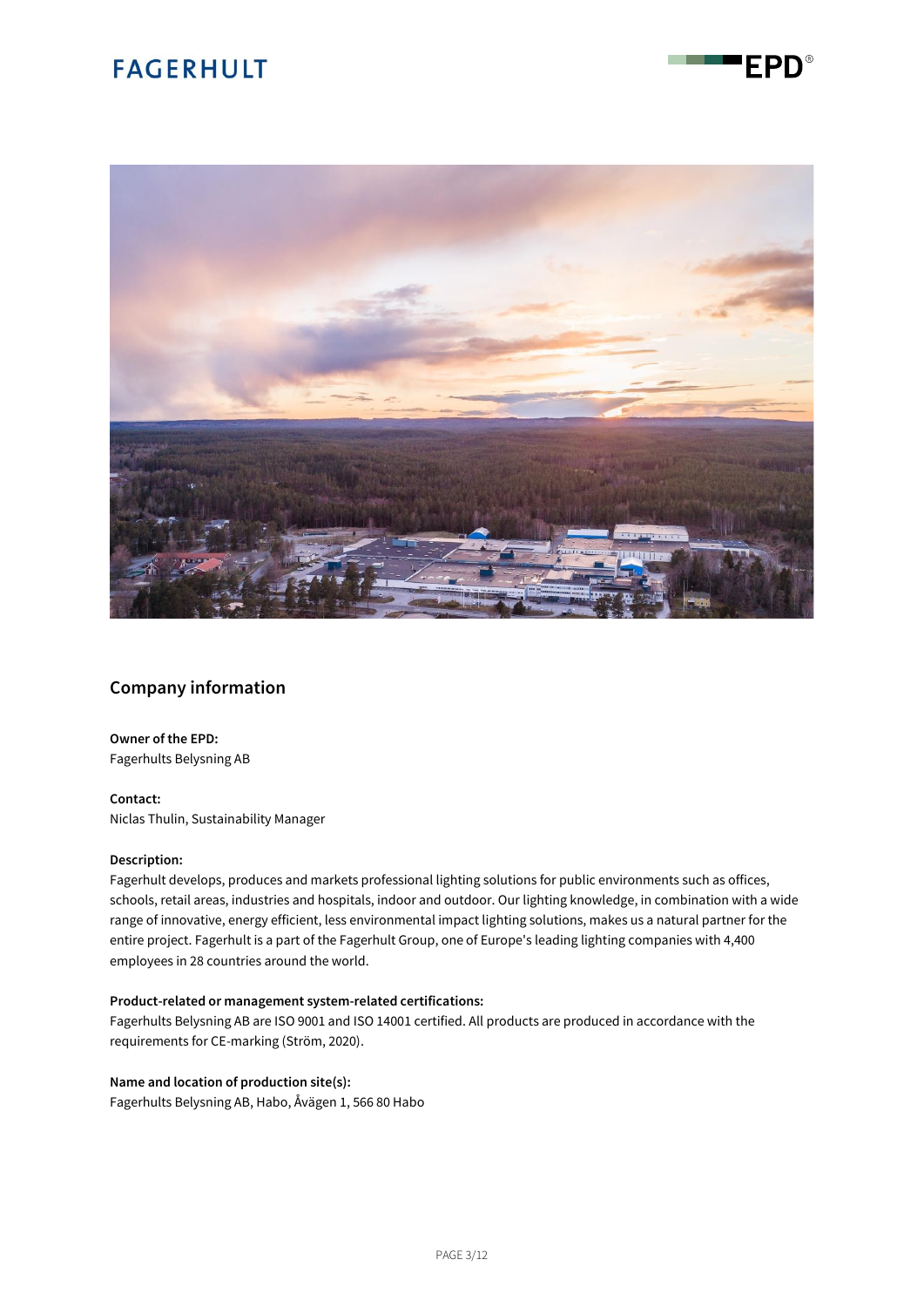

"EPD®

### **Product information**

#### **Product family:**

Multilume Re:Think

#### **Product description:**

Multilume Re:Think is a lighting luminaire for offices, classrooms, and other open spaces. The body of the luminaire is made of renewable material and it is developed from an environmental perspective. Multilume Re:Think is available in opal or delta (micro prism covers) for different lighting distributions. It is delivered with a separate stand-alone driver with nine different connections options on the primary side.

#### **Product identification:**

Multilume Re:Think Opal and Multilume Re:Think Delta (size: 600\*600 mm).

#### **Articles included in the EPD:**

Article number 24100, including suffixes.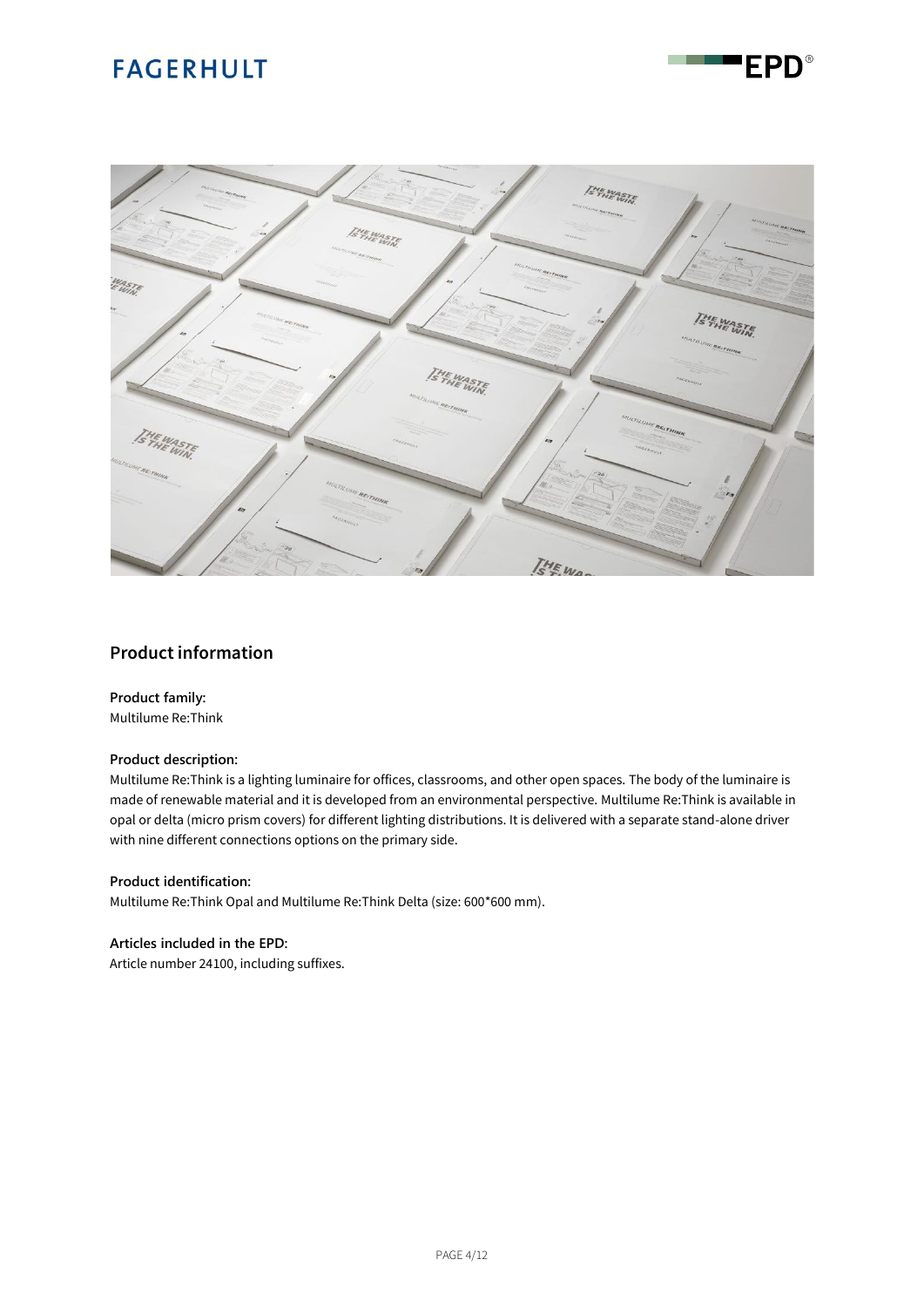

### **LCA information**

| <b>Declared Unit</b>              | One Multilume Re: Think (which represent a family of articles with small variations,<br>represented by version Delta).                                                                                      |
|-----------------------------------|-------------------------------------------------------------------------------------------------------------------------------------------------------------------------------------------------------------|
| The functional unit               | 2500 hours office light per year, during the lifetime.                                                                                                                                                      |
| The functional                    | Office light during the lifetime of one luminaire.                                                                                                                                                          |
| Lifetime - Reference Service Life | The lifetime is normally 20 years based on the experience from customer relations.                                                                                                                          |
| <b>Technical lifetime</b>         | 100 000 operation hours (40 years). Imply that parts are not exchanged.                                                                                                                                     |
| Product group classification      | UN CPC 412 Products of iron or steel (no more relevant found).                                                                                                                                              |
| Goal                              | Understanding the environmental impact of the product during the life cycle, for<br>internal use during product development to reduce the impact but also to our<br>stakeholders when selecting luminaires. |
| Audience                          | Primarily purchasers of luminaires but also lighting installers, lighting designers,<br>architects and constructors.                                                                                        |
| Scope                             | Cradle-to-grave and module D (A, B, C and D).                                                                                                                                                               |
| Time                              | Data regarding manufacturing is based on the environmental report for year 2019<br>and the allocation to Re: Think is based on the sales 2020.                                                              |
| <b>Manufacturing Site</b>         | Fagerhults Belysning, Habo, Sweden.                                                                                                                                                                         |
| Geographical Area                 | Europe. Use and disposal is represented by Sweden.                                                                                                                                                          |
| Compliant with                    | This EPD follows the "Book-keeping "LCA approach which is defined as an<br>attributional LCA in the ISO 14040 standard.                                                                                     |
|                                   | ISO 14025<br>EN 15804:2012+A2:2019                                                                                                                                                                          |
|                                   | Product category rules (PCR): pcr2019-14 Construction products v1.11                                                                                                                                        |
| <b>Cut-Off Rules</b>              | Cut-offs have been made for chemical consumption in manufacturing, hand tools<br>and work clothes.                                                                                                          |
| <b>Background Data</b>            | Ecoinvent 3.7 - allocation, Cut off.                                                                                                                                                                        |
| <b>Foreground Data -primary</b>   | Weight of articles and composition of raw materials.                                                                                                                                                        |
|                                   | Suppliers' location for transport.                                                                                                                                                                          |
|                                   | Packaging, rest materials, electricity, heat and waste.                                                                                                                                                     |
|                                   | Customers distance for distribution to client.                                                                                                                                                              |
|                                   | Disposal scenario.                                                                                                                                                                                          |
| <b>Forground Data -specific</b>   | Manufacturing at Fagerhult, Waste at Fagerhult, Component models with raw<br>material, processing and transport. Driver from EPD (Gmbh, 2017)                                                               |
| <b>Electricity data</b>           | Electricity consumption in the A3 module is Goo-certified hydro power and B6<br>Electricity is represented by data for national production mix in Ecoinvent 3.7<br>regionalized for Sweden.                 |
| <b>LCA</b> software               | SimaPro 9.2                                                                                                                                                                                                 |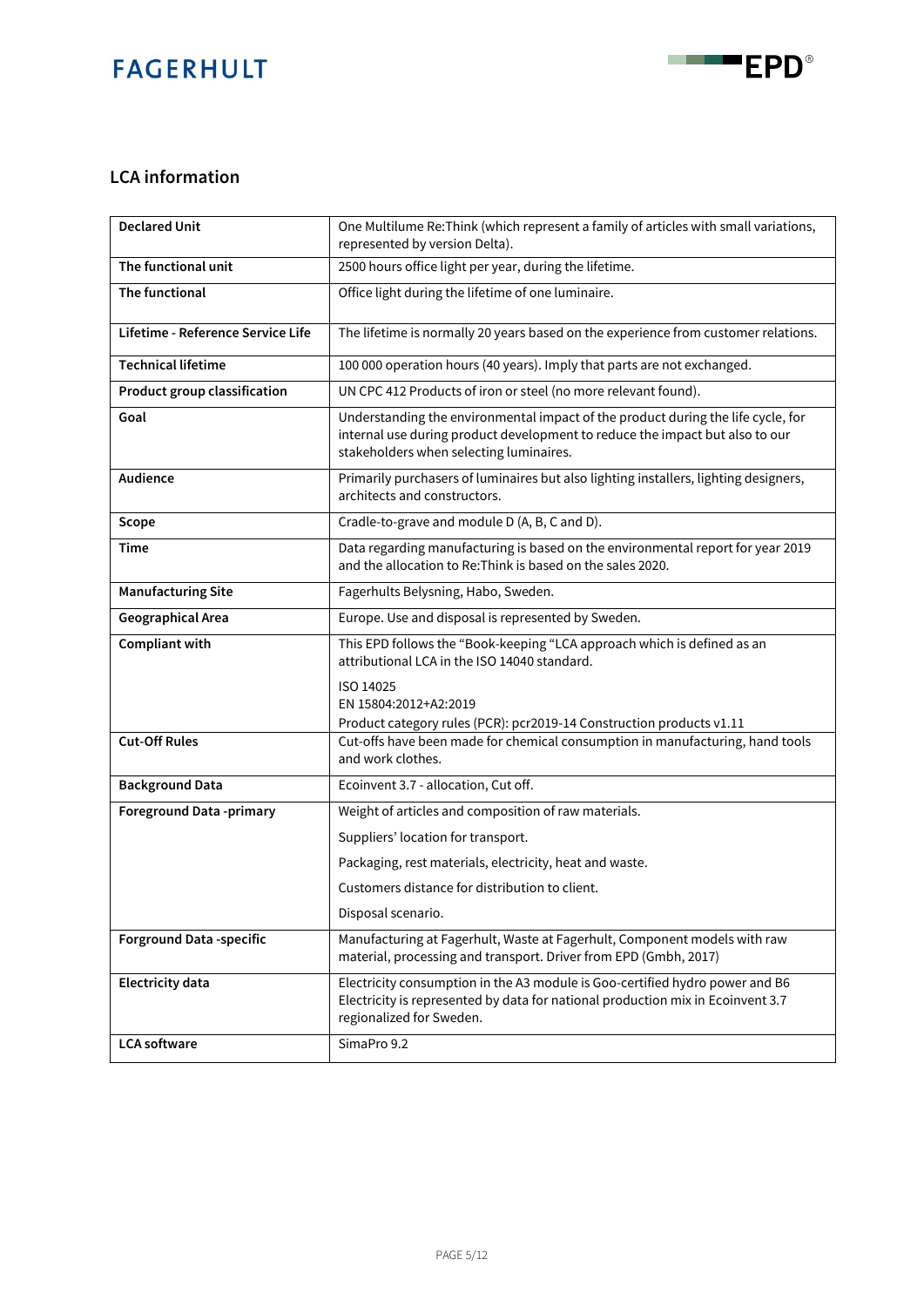



### **Description of the manufacturing process (A3)**



The production site at Habo is a modern industrial facility including research and development, production, and assembly of the products. The environmental aspects are the consumption of raw materials (mostly steel and aluminium), electricity (from renewable sources), heat (from next door plant burning wood residues), waste to treatment, water and construction of the facilities (1940).

Re:Think in contracts to most products at Fagerhult, is not based on painted aluminium profiles. LED, PCB and driver are instead mounted on a structure of solid board. Therefor the manufacturing process is also minimal.



#### **Assumptions: transportation, usage and end of life treatment (A4-D)**

The distribution to clients is represented by an estimated average sized truck (32-ton payload) with average level of filling (45%), and an estimated average distance to client of 400 km.

The product is most often used in the application "offices" with an annual operating of 2500 hours. It is normally used for 20 years. Electricity is represented by data for national production mix in Sweden and the usage of the product is represented by an on-and off solution as worst case.

Deconstruction is not required at end of life, only sorted and recycled as electronic waste. At end of life the product is transported to municipal treatment of electronic waste. If necessary, the waste is sorted manually, but primarily the product are shredded and the materials final disposal is different waste treatment to material recycling.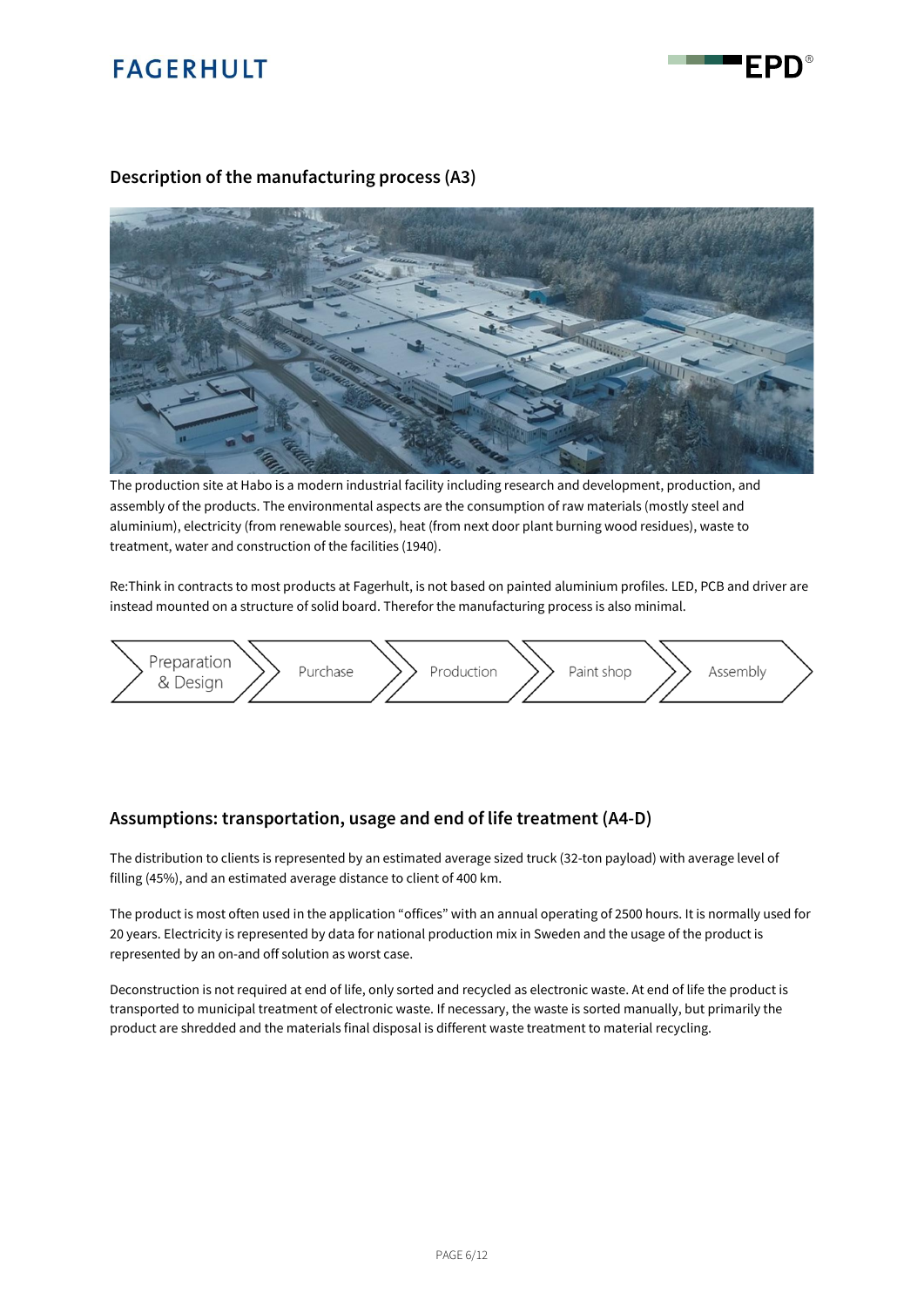FPD

### **System diagram:**



This study includes a cradle-to-grave perspective. That means that all processes needed for raw material extraction, manufacturing, transport, usage and end-of-life are included in the study.

- Production of the components and packaging (A1) Production of machines.
- Transport to manufacturing (A2)  $\overline{\phantom{a}}$  Transport of returned products.
- Electricity, water, heat and waste for manufacturing (A3) Labour and related aspects.
- Production of materials for facilities and land use (A4) Retail not relevant.
- Distribution to clients and transport to disposal (A4 & C2) Business travel.
- 
- Disposal, dismantling and treatment of waste (C3 & C4) Reprocessing of recycled materials
- Avoided production of raw materials if recycled according (estimated lower than cut-off 1%)

to average municipal recycling in Sweden (D)

#### **Included Excluded**

- 
- 
- 
- 
- 
- Electricity consumption (user) (B6) Research and development activities.
	-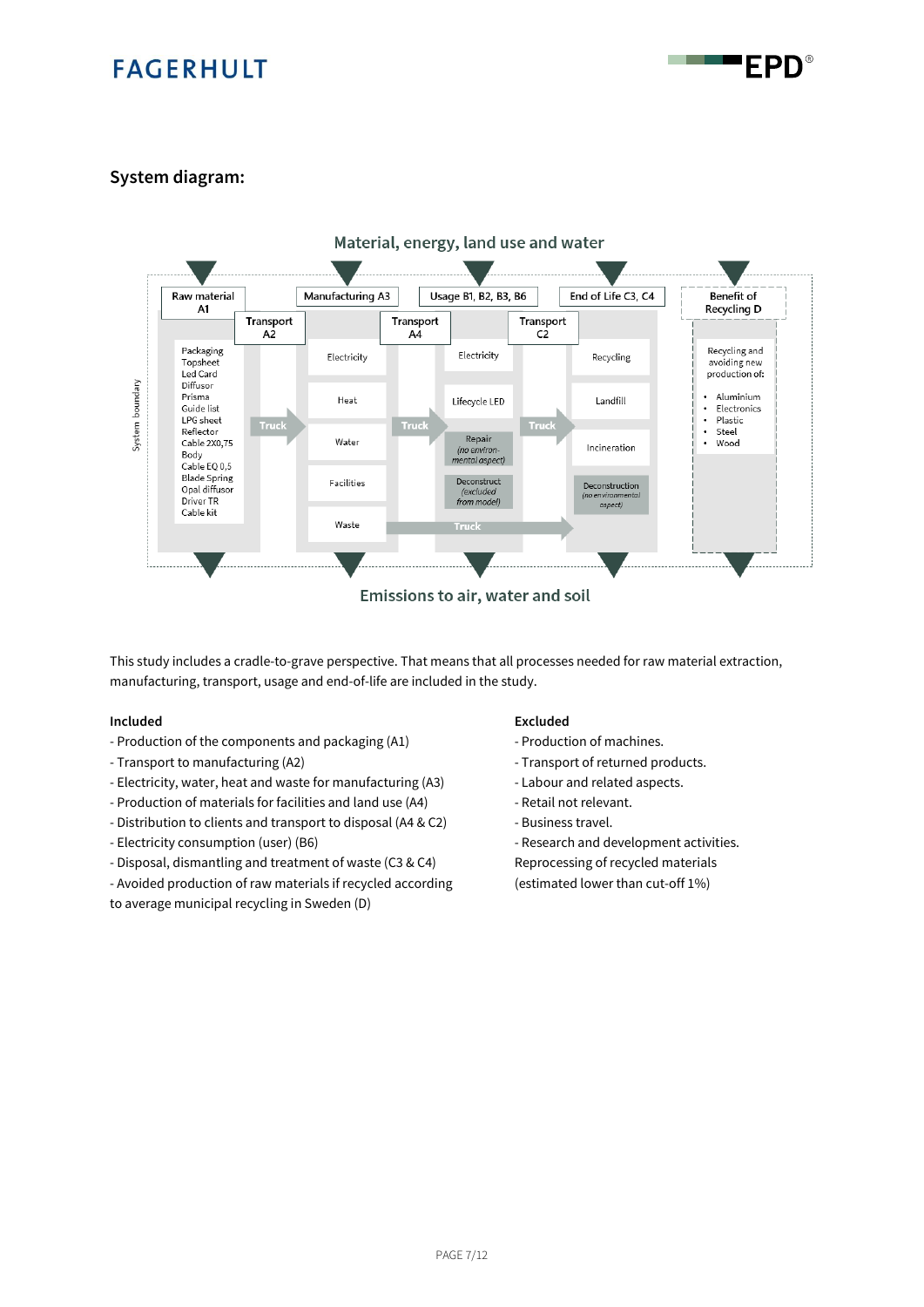|                                                      | <b>Material</b> |             |                | Manufacturing &<br>Transportation |                |                |                          |                          | Use                      |                          |                          |                          | End of life    |                          |                          | Reuse                    |                   |              |
|------------------------------------------------------|-----------------|-------------|----------------|-----------------------------------|----------------|----------------|--------------------------|--------------------------|--------------------------|--------------------------|--------------------------|--------------------------|----------------|--------------------------|--------------------------|--------------------------|-------------------|--------------|
|                                                      | Raw material    | Transport   | Manufacturing  | Transport                         | Installation   | Use            | Maintenance              | Repair                   | Replacement              | Renovation               | use<br>during<br>Energy  | Water use                | Demolition     | Transport                | process<br>Waste         | Final disposal           | Potential benefit | in recycling |
| Module                                               | A1              | A2          | A <sub>3</sub> | A4                                | A <sub>5</sub> | <b>B1</b>      | <b>B2</b>                | B <sub>3</sub>           | B4                       | B <sub>5</sub>           | B <sub>6</sub>           | B7                       | C <sub>1</sub> | C <sub>2</sub>           | C <sub>3</sub>           | C <sub>4</sub>           | D                 |              |
| Module<br>declared                                   | X               | X           | X              | X                                 | X <sup>1</sup> | X <sup>1</sup> | X <sup>1</sup>           | X <sup>1</sup>           | X <sup>1</sup>           | X <sup>1</sup>           | X                        | X <sup>1</sup>           | X <sup>1</sup> | X                        | X <sup>1</sup>           | X                        | $\mathsf X$       |              |
| Geography                                            | GLO             | <b>SE</b>   | <b>SE</b>      | <b>SE</b>                         | <b>SE</b>      | <b>SE</b>      | <b>SE</b>                | <b>SE</b>                | <b>SE</b>                | <b>SE</b>                | <b>SE</b>                | <b>SE</b>                | <b>SE</b>      | <b>SE</b>                | <b>SE</b>                | <b>SE</b>                | <b>SE</b>         |              |
| Variation -<br>products<br>(% of<br>GWP <sup>2</sup> | $-2$            | $\mathbf 0$ | $\mathbf 0$    | $-0,05$                           | $\pmb{0}$      | $\blacksquare$ | $\overline{\phantom{a}}$ | $\overline{\phantom{a}}$ | $\overline{\phantom{a}}$ | $\overline{\phantom{a}}$ | $\overline{\phantom{a}}$ | $\overline{\phantom{a}}$ | $\blacksquare$ | $\overline{\phantom{a}}$ | $\overline{\phantom{a}}$ | $\overline{\phantom{a}}$ |                   |              |
| Type of<br>data                                      | G/S             | G           | S              | G                                 | ä,             | $\blacksquare$ | ٠                        | ۰                        |                          | $\overline{\phantom{a}}$ | G                        | ٠                        |                | G                        | $\overline{\phantom{0}}$ | G                        | G                 |              |

<span id="page-7-0"></span>*Modules declared: (X = included ND = not declared), geographical scope, share of specific data (in GWP-GHG indicator) and data variation: EPD modules included (G = generic data, S = Specific data).* 

The product's variations of constituent components (Opal and Delta) give a variation on environmental impact. The maximum environmental impact is reported as the result.

<sup>1</sup> Included but does not have any environmental aspects.

 $2$  Variation of the products is represented by the GWP.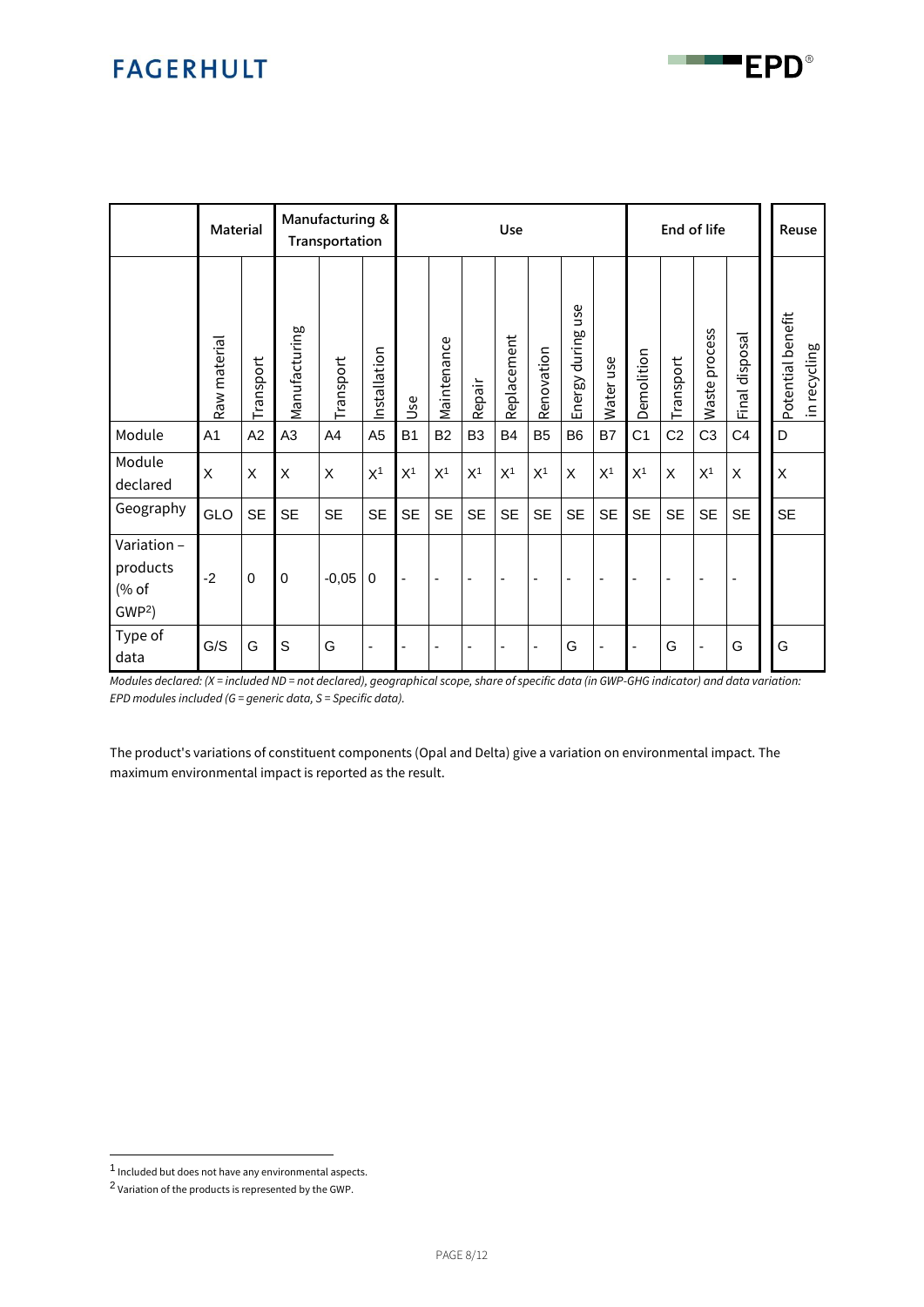

### **Material content**

The product weight is 3,396 kg as Opal, and 3,442 kg as Delta. The variation of functionality means that some components are not used. Several other variations are possible.

| Material (in product) | Specification   | Weight (kg) | Share weight (%) |
|-----------------------|-----------------|-------------|------------------|
| Steel                 | EN 10 130       | 0,000       | 0%               |
| Plastic               | <b>PMMA</b>     | 1,210       | 30%              |
| Plastic               | <b>PS</b>       | 0,987       | 24%              |
| <b>Driver</b>         | Electronics     | 0,230       | 6%               |
| Plastic               | PET             | 0,142       | 3%               |
| Wire                  | Steel           | 0,080       | 2%               |
| LED-Module            | Electronics     | 0,072       | 2%               |
| Plastic               | <b>EPS</b>      |             | 0%               |
| Plastic               | LDPE            |             | $0\%$            |
| Plastic               | PBT             | 0,044       | $1\%$            |
| Sensor                | Electronics     | 0,044       | 1%               |
| Plastic               | PA              | 0,037       | $1\%$            |
| Plastic               | <b>PE</b>       | 0,035       | $1\%$            |
| Powder coating        | Epoxy/polyester | 0,020       | 0%               |
| Plastic               | <b>PC</b>       | 0,028       | $1\%$            |
| Plastic               | <b>ABS</b>      | 0,034       | $1\%$            |
| Stainless steel       | Steel           | 0,010       | 0%               |
| Paper                 | Paper           | 1,115       | 27%              |
| Plastic               | <b>TPE</b>      | 0,000       | $0\%$            |
| Rubber                | Silicon         | 0,002       | 0%               |
| Galvanized steel      |                 | 0,002       | 0%               |

| Packaging          | Opal     | <b>Delta</b> | Share of | Share of     | <b>Biogenic Opal</b> | <b>Biogenic Delta</b> |
|--------------------|----------|--------------|----------|--------------|----------------------|-----------------------|
| <b>Materials</b>   |          |              | Opal     | <b>Delta</b> | (g)                  | (g)                   |
| Plastic $(g)$      | $\Omega$ | 0            | 0,00%    | 0,00%        | $\Omega$             |                       |
| Paper $(g)$        | 325      | 325          | 9,57%    | 9,44%        | 325                  | 325                   |
| wood pallet (g)    | 96       | 96           | 2,83%    | 2,79%        | 96                   | 96                    |
| Sum packaging (g)  | 421      | 421          |          |              | 421                  | 421                   |
| Product weight (g) | 3396     | 3442         |          |              | 1115                 | 1115                  |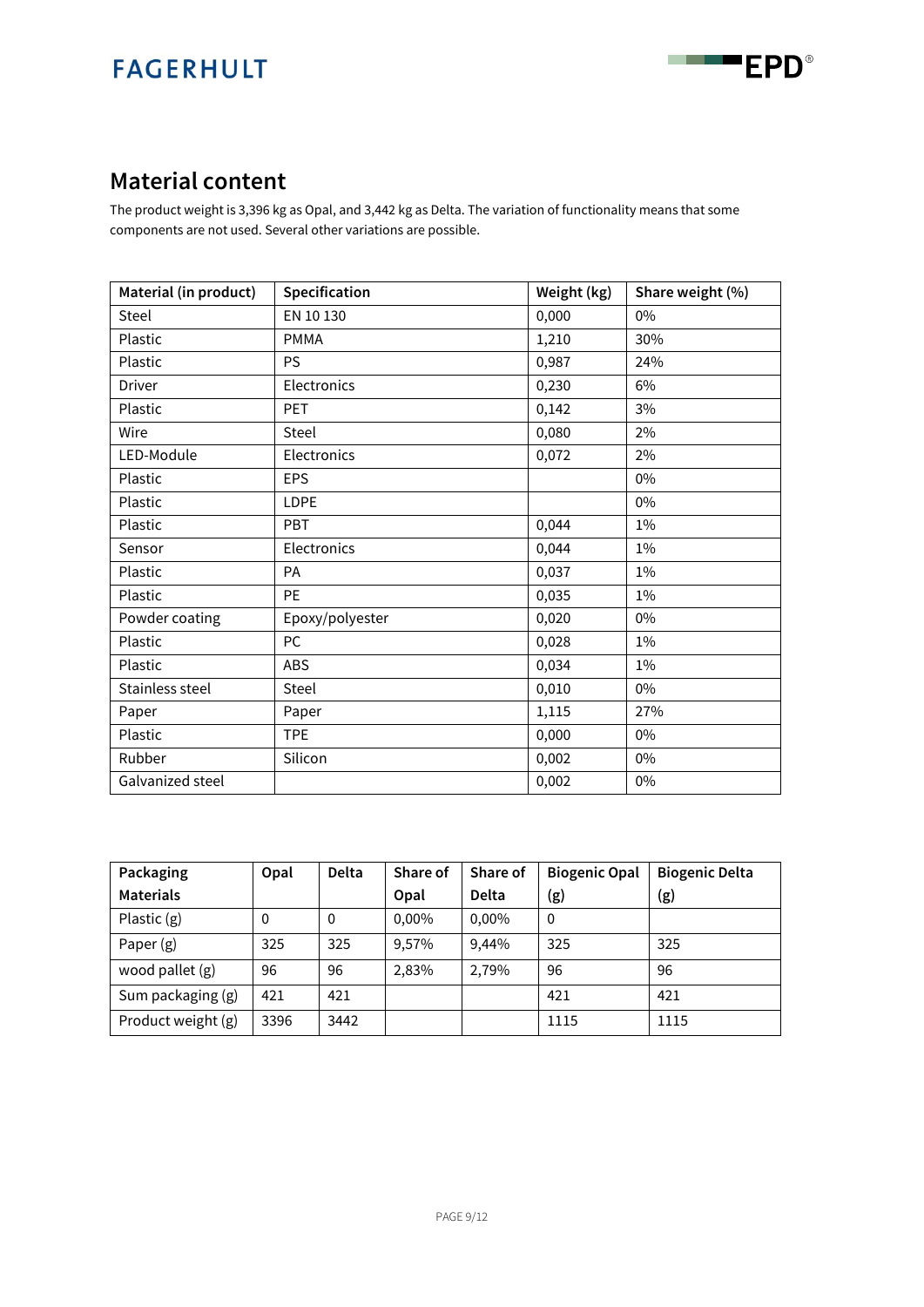

### **Environmental Information**

### **Potential environmental impact – mandatory indicators according to EN 15804**

| Impact category                            | Unit         | A1       | A2       | A3       | A4       | <b>B6</b> | C <sub>2</sub> | D           |
|--------------------------------------------|--------------|----------|----------|----------|----------|-----------|----------------|-------------|
| Climate change                             | kg CO2 eq    | 32,54    | 0,36     | 2,39     | 0,02     | 84,71     | 0,22           | $-1,34E+01$ |
| Climate change - Fossil                    | kg CO2 eq    | 31,19    | 0,36     | 0,93     | 0,20     | 52,03     | 0,22           | $-1,28E+01$ |
| Climate change - Biogenic                  | kg CO2 eq    | 1,33     | 5,66E-04 | 0,95     | $-0,18$  | 28,18     | 1,90E-04       | $-6,59E-01$ |
| Climate change - Land use<br>and LU change | kg CO2 eq    | 0,02     | 0,00     | 0,52     | 1,92E-04 | 4,50      | 2,06E-05       | $-1,42E-03$ |
| Ozone depletion                            | kg CFC11 eq  | 6,42E-07 | 5,27E-08 | 6,74E-08 | 4,61E-08 | 2,54E-06  | 4,85E-08       | $-6,94E-08$ |
| Acidification                              | mol H+ eq    | 0,201    | 0,003    | 0,007    | 7,35E-04 | 0,269     | 0,001          | $-6,48E-02$ |
| Acidification                              | kg PO4 eq    | 0,037    | 1,70E-04 | 0,001    | 6,19E-05 | 0,091     | 1,27E-05       | $-0,001$    |
| Eutrophication, freshwater                 | kg P eq      | 0,012    | 5,54E-05 | 2,15E-04 | 2,02E-05 | 0,029     | 4,13E-06       | $-4,51E-04$ |
| Eutrophication, marine                     | kg N eq      | 0,026    | 0,001    | 0,002    | 1,79E-04 | 0,088     | 5,66E-04       | $-1,03E-02$ |
| Eutrophication, terrestrial                | mol N eq     | 0,257    | 0,010    | 0,029    | 0,002    | 0,843     | 0,006          | $-9,71E-02$ |
| Photochemical ozone<br>formation           | kg NMVOC eq  | 0,094    | 0,003    | 0,005    | 0,001    | 0,188     | 0,002          | $-4,44E-02$ |
| Resource use, minerals and<br>metals       | kg Sb eq     | 3,13E-03 | 1,39E-06 | 1,07E-05 | 6,32E-07 | 4,39E-03  | 1,98E-07       | $-3,55E-05$ |
| Resource use, fossils                      | MJ           | 337,29   | 4,56     | 7,30     | 3,24     | 7891,06   | 3,03           | $-2,06E+02$ |
| Water use                                  | m3 depriv.   | 7,02     | 0,03     | 1,91     | 0,02     | 101,62    | 2,40E-03       | $-4,64E+00$ |
| Particulate matter                         | disease inc. | 1,21E-06 | 5,71E-08 | 1,86E-07 | 1,71E-08 | 4,10E-06  | 3,01E-08       | $-5,94E-07$ |
| Ionising radiation                         | kBq U-235 eq | 1,22     | 0,02     | 0,05     | 0,02     | 570,53    | 0,01           | $-8,55E-02$ |
| Ecotoxicity, freshwater                    | CTUe         | 1086,32  | 5,92     | 38,87    | 2,69     | 3776,38   | 1,69           | $-8,70E+01$ |
| Human toxicity, cancer                     | <b>CTUh</b>  | 1,47E-08 | 3,79E-10 | 2,19E-09 | 2,47E-10 | 1,29E-07  | 3,27E-11       | $-5,97E-09$ |
| Human toxicity, non-cancer                 | CTUh         | 4,71E-07 | 4,43E-09 | 2,42E-08 | 2,72E-09 | 1,78E-06  | 1,11E-09       | $-5,65E-08$ |
| Land use                                   | Pt           | 1,09E+02 | 4,29E+00 | 3,42E+01 | 1,50E+01 | 1,90E+03  | 5,34E-01       | $-3,93E+01$ |

*\* Disclaimer: The results of this environmental impact indicator shall be used with care as the uncertainties of these results are high or as there is limited experience with the indicator.*

Raw material (A1), Transport (A2), Manufacturing (A3), Distribution (A4), Usage (B6), Transport (C2), Waste treatment (C3), Final disposal (C4), secondary effects of reuse and recycling (D).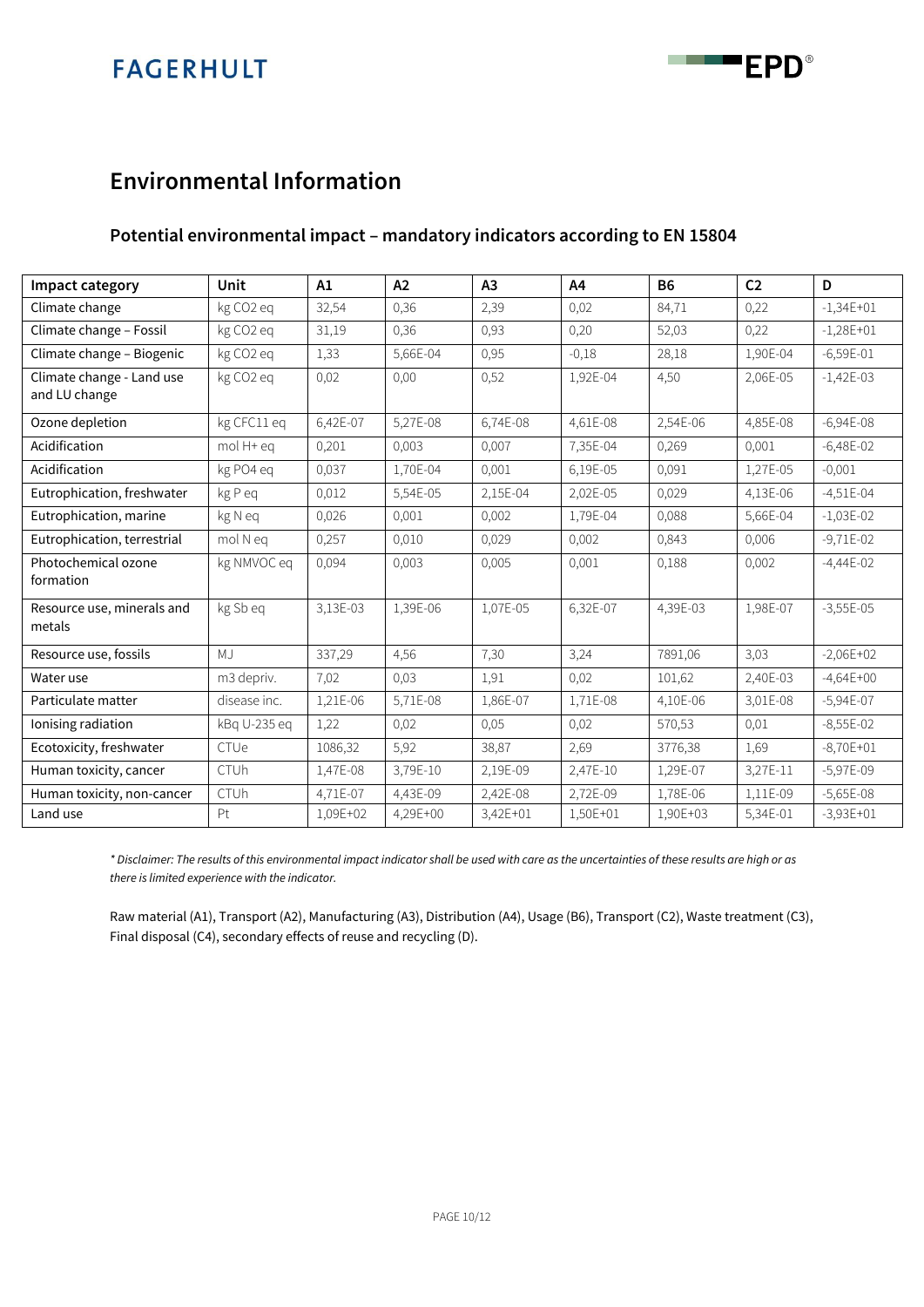

### **Climate impact (IPCC)**

| <b>Impact category</b>    | Unit                          | Δ.<br><b>A</b> | ∆≏<br>r.    | A3                     | A4   | $\sim$<br>ິ         | C4                                     |                    |
|---------------------------|-------------------------------|----------------|-------------|------------------------|------|---------------------|----------------------------------------|--------------------|
| <b>IPCC</b><br>: GWP 100a | $\sim$ $\sim$<br>kg<br>COZ ea | 3057<br>30.5   | 135<br>∪,∪∪ | E <sub>1</sub><br>⊥,∪⊥ | 0,20 | $F \cap R$<br>56,03 | $\sim$ $\sim$<br>$\cup, \angle \angle$ | $-12,26$<br>$\sim$ |

Due to differences in the method EF and IPCC, both results may be important to display.

The indicator includes all greenhouse gases included in GWP-total but excludes biogenic carbon dioxide uptake and emissions and biogenic carbon stored in the product. This indicator is thus equal to the GWP indicator originally defined in EN 15804:2012+A1:2013.

### **Use of resources**

The consumption of resources in terms of energy is measured as primary energy demand with the method CED 1.11.

| Category     | Unit                            | A1                                                  | A2   | A3    | A4                                                                  | C <sub>2</sub> | C <sub>4</sub> | D                                                                                                  |  |
|--------------|---------------------------------|-----------------------------------------------------|------|-------|---------------------------------------------------------------------|----------------|----------------|----------------------------------------------------------------------------------------------------|--|
| PERE         | MJ                              | 0,03                                                | 0,00 | 50,35 | 0,00                                                                | 3598,12        | 0,00           | $-8,72$                                                                                            |  |
| <b>PERM</b>  | MJ                              | 21,54                                               | 0,00 | 15,03 | 2,16                                                                | 0,00           | 0,00           | $-5,54$                                                                                            |  |
| <b>PERT</b>  | MJ                              | 21,6                                                | 0,0  | 3,9   | 2,2                                                                 | 3598,1         | 0,0            | $-14,26$                                                                                           |  |
| <b>PENRE</b> | MJ                              | 2,9                                                 | 0,0  | 3,9   | 0,0                                                                 | 7915,4         | 0,0            | $-0,56$                                                                                            |  |
| <b>PENRM</b> | MJ                              | 360,8                                               | 0,0  | 13,1  | 0,5                                                                 | 0,0            | 0,0            | $-221,40$                                                                                          |  |
| <b>PENRT</b> | MJ                              | 363,8                                               | 0,0  | 17,0  | 0,5                                                                 | 7915,4         | 0,0            | $-221,97$                                                                                          |  |
| <b>SM</b>    | Kg                              | 1,2                                                 | 0,0  | 0,0   | 0,0                                                                 | 0,0            | 0,0            | $-1,2$                                                                                             |  |
| <b>RSF</b>   | MJ                              | 0,0                                                 | 0,0  | 0,0   | 0,0                                                                 | 0,0            | 0,0            | 0,0                                                                                                |  |
| <b>NRSF</b>  | MJ                              | 0,0                                                 | 0,0  | 0,0   | 0,0                                                                 | $_{0,0}$       | 0,0            | 0,0                                                                                                |  |
| <b>FW</b>    | M <sub>3</sub>                  | 6,78                                                | 0.01 | 0,00  | 0,35                                                                | 1,18           | 0,85           | $-4,59$                                                                                            |  |
|              |                                 |                                                     |      |       |                                                                     |                |                |                                                                                                    |  |
| PERE         |                                 |                                                     |      |       |                                                                     |                |                | Use of renewable primary energy excluding renewable primary energy resources used as raw materials |  |
| <b>PERM</b>  |                                 |                                                     |      |       | Use of renewable primary energy resources used as raw materials     |                |                |                                                                                                    |  |
| <b>PERT</b>  |                                 | Total use of renewable primary energy resources     |      |       |                                                                     |                |                |                                                                                                    |  |
| <b>PENRE</b> | materials                       |                                                     |      |       |                                                                     |                |                | Use of non-renewable primary energy excluding non-renewable primary energy resources used as raw   |  |
| <b>PENRM</b> |                                 |                                                     |      |       | Use of non-renewable primary energy resources used as raw materials |                |                |                                                                                                    |  |
| <b>PENRT</b> |                                 | Total use of non-renewable primary energy resources |      |       |                                                                     |                |                |                                                                                                    |  |
| <b>SM</b>    | Use of secondary material       |                                                     |      |       |                                                                     |                |                |                                                                                                    |  |
| <b>RSF</b>   | Use of renewable secondary fuel |                                                     |      |       |                                                                     |                |                |                                                                                                    |  |
| <b>NRSF</b>  |                                 | Use of non-renewable secondary fuels                |      |       |                                                                     |                |                |                                                                                                    |  |
| <b>FW</b>    |                                 | Use of net fresh water                              |      |       |                                                                     |                |                |                                                                                                    |  |

### **Information on biogenic carbon content**

| Results per functional or declared unit |      |          |  |  |  |  |  |
|-----------------------------------------|------|----------|--|--|--|--|--|
| <b>Biogenic carbon content</b>          | Unit | Ouantity |  |  |  |  |  |
| Biogenic carbon content in product      | kg C | 0.995    |  |  |  |  |  |
| Biogenic carbon content in packaging    | kg C | 0.376    |  |  |  |  |  |

*Note: 1 kg biogenic carbon is equivalent to 44/12 kg CO2.*